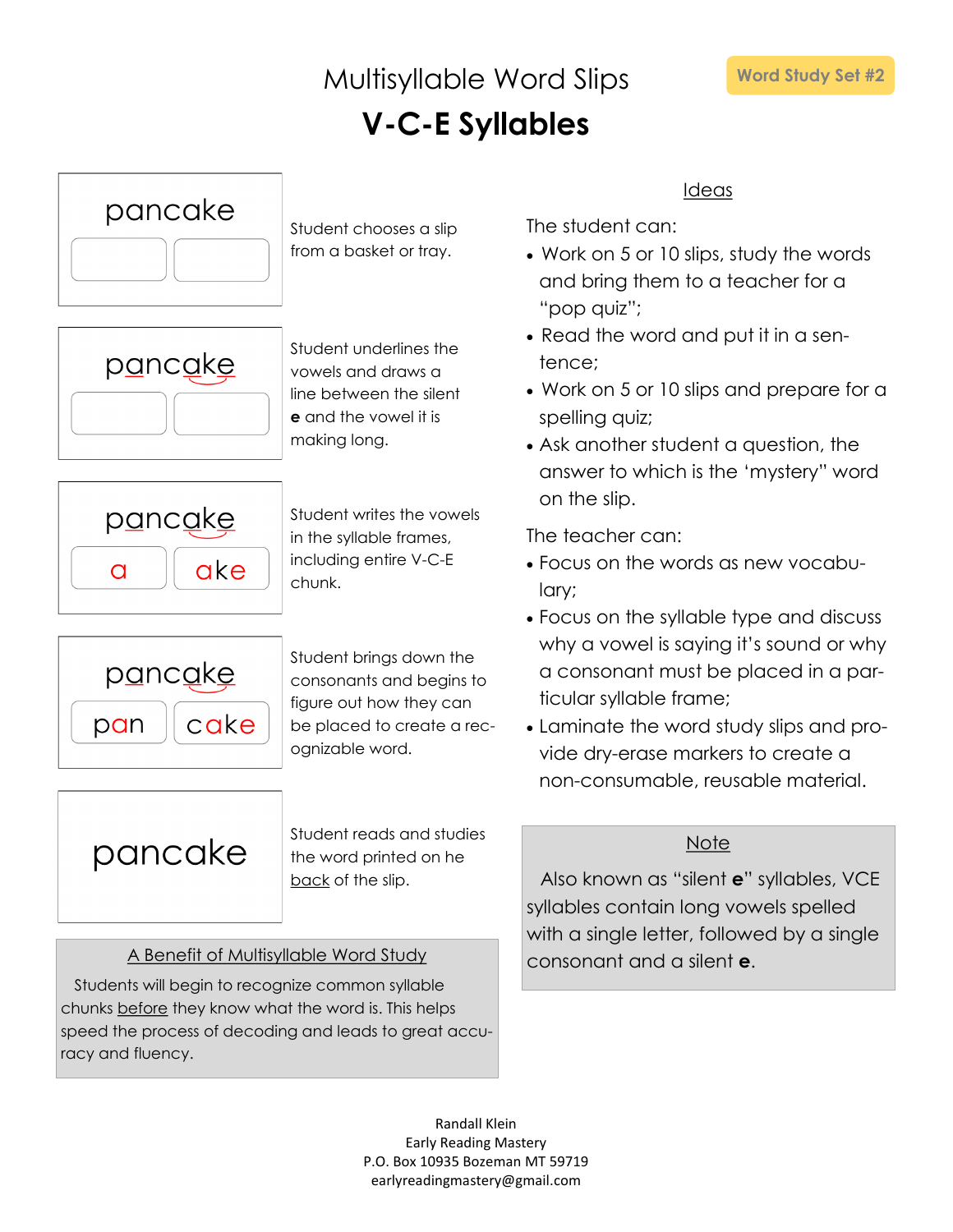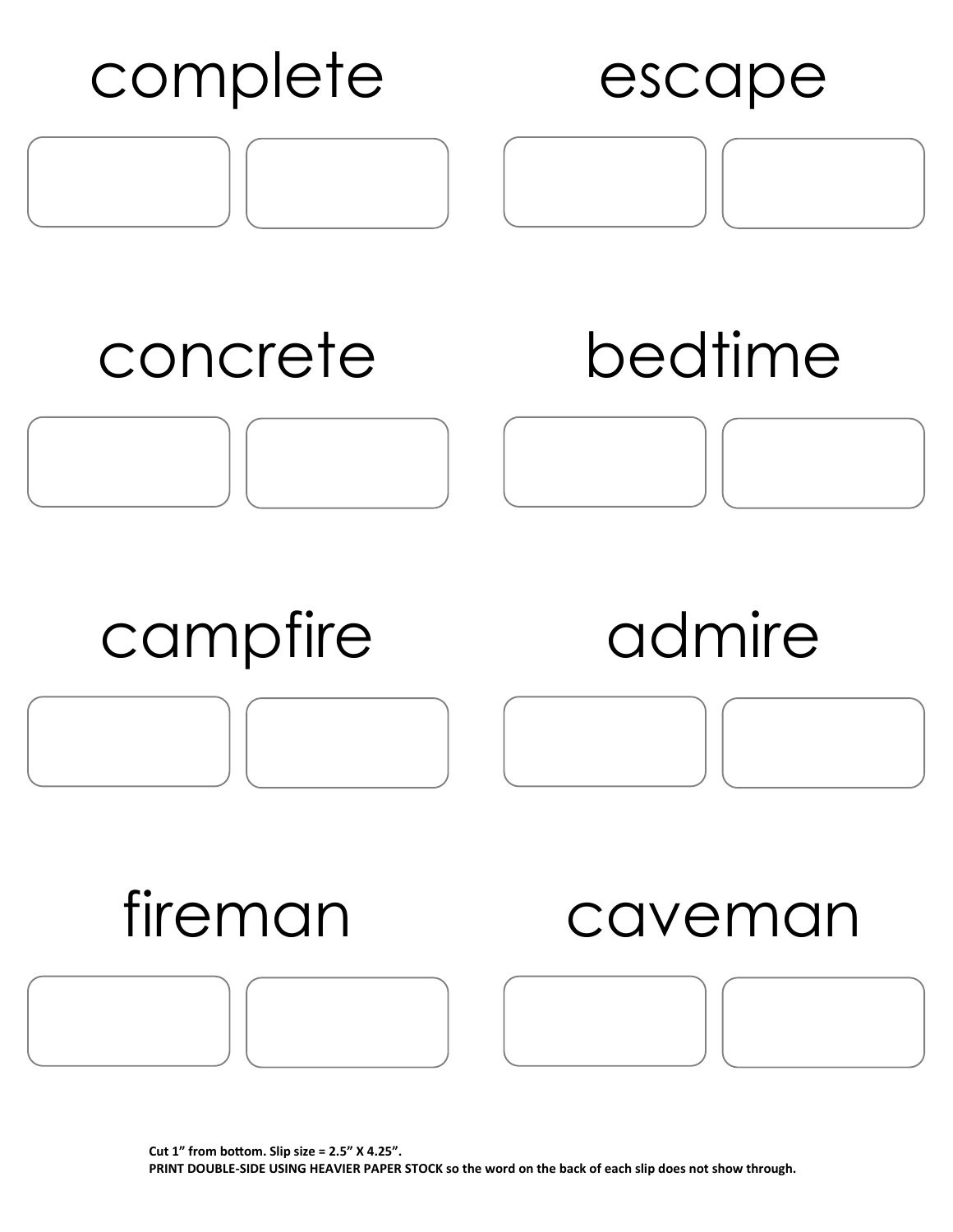

### bedtime concrete

# admire campfire

### caveman fireman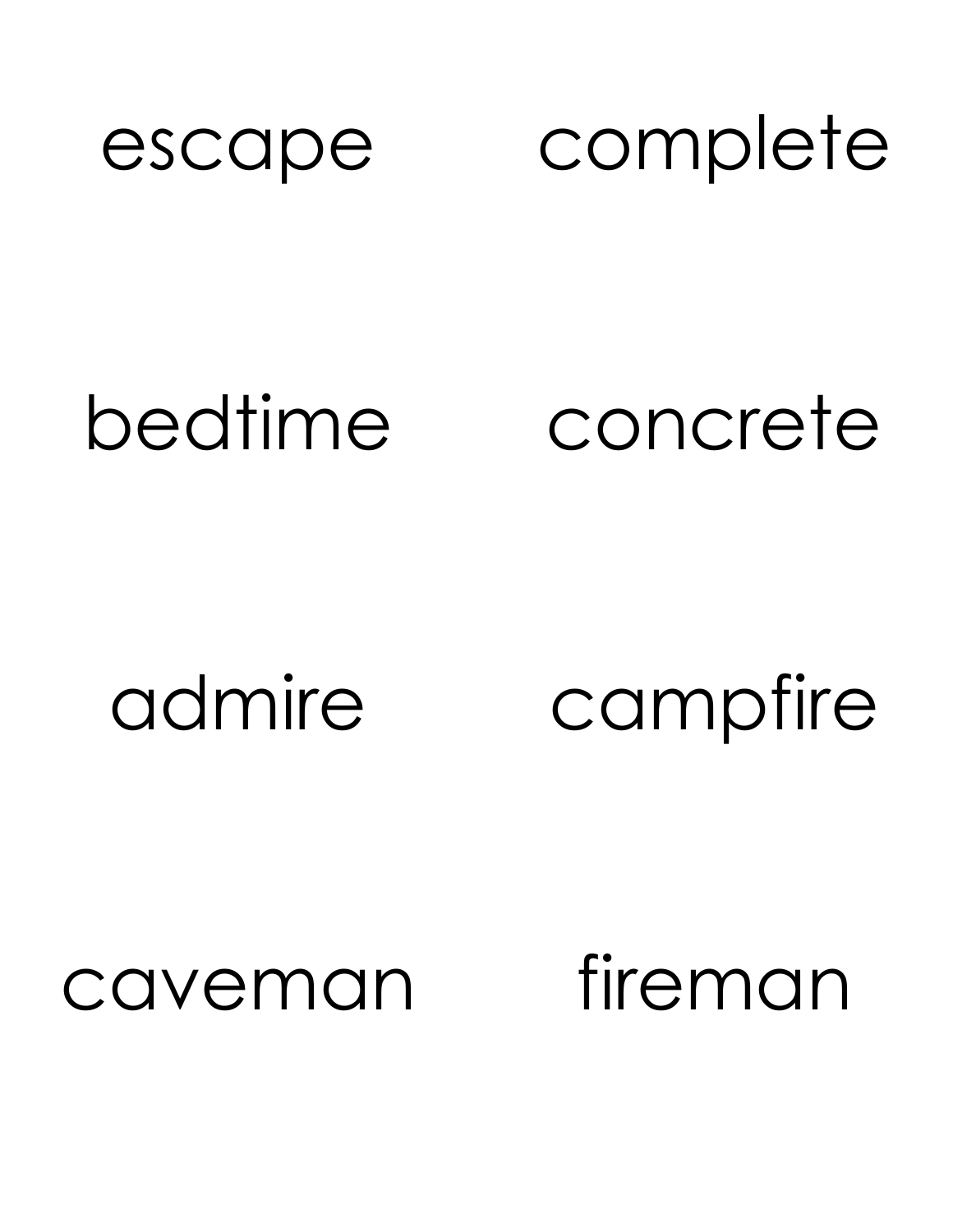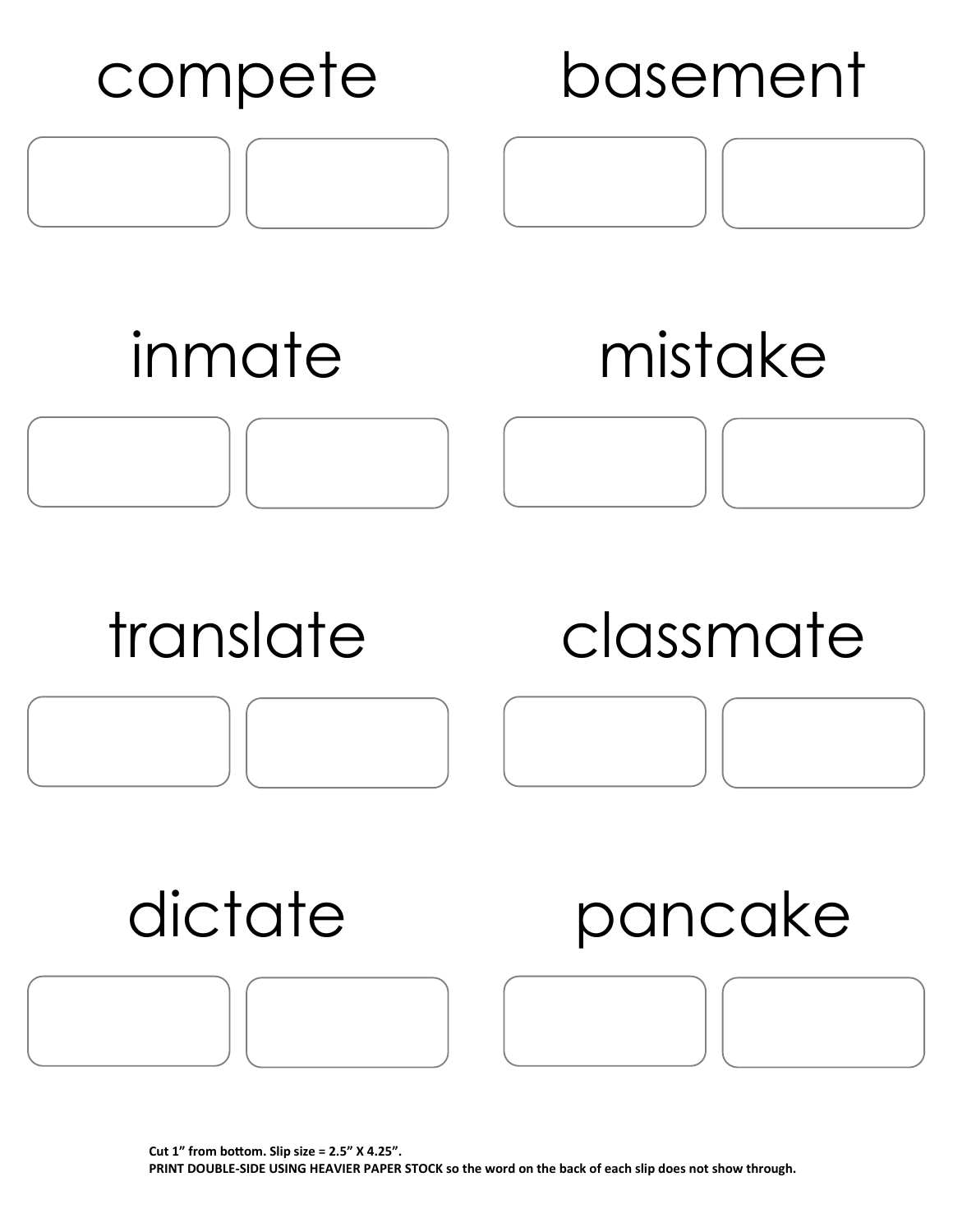### basement compete

mistake inmate

# classmate translate

### pancake dictate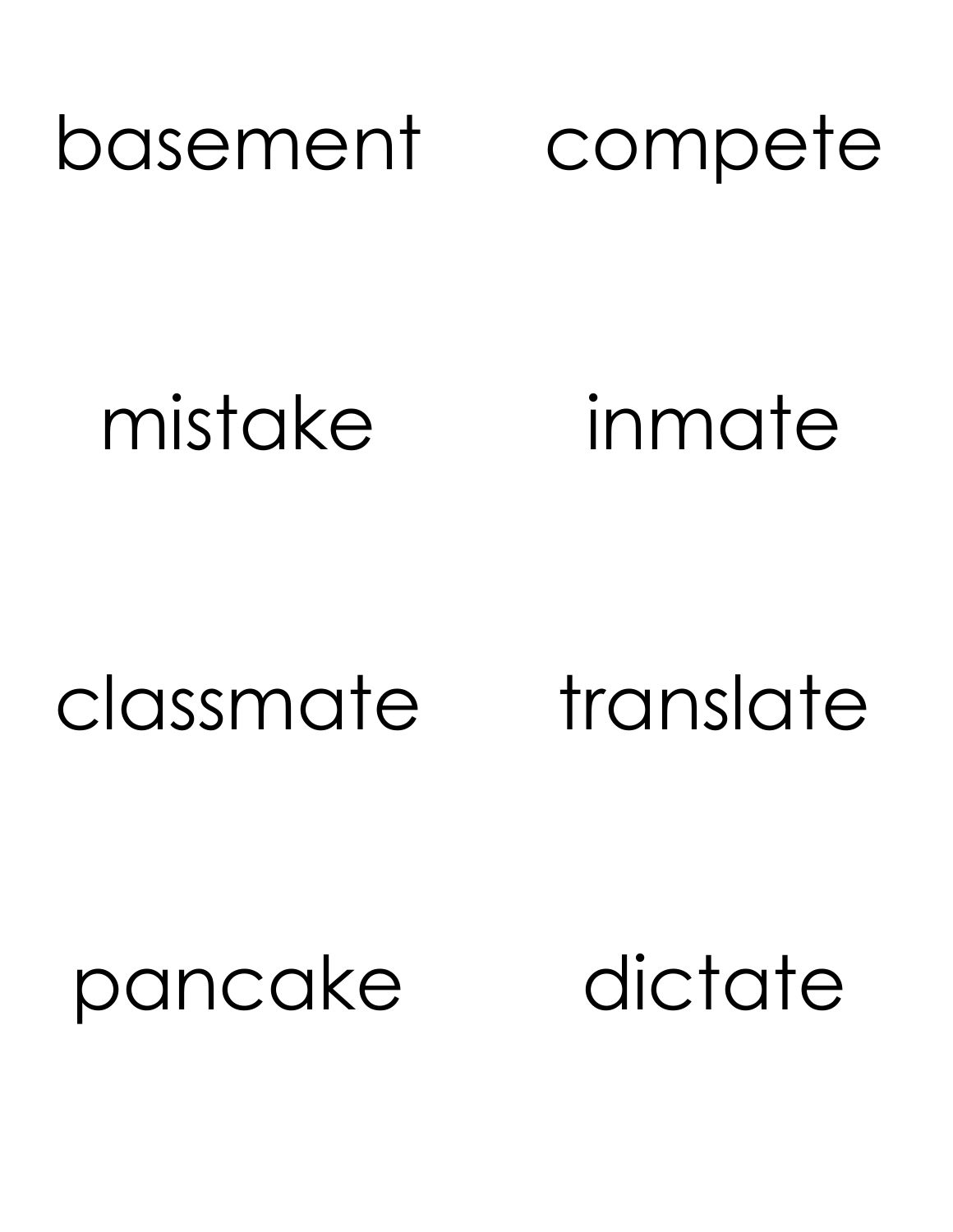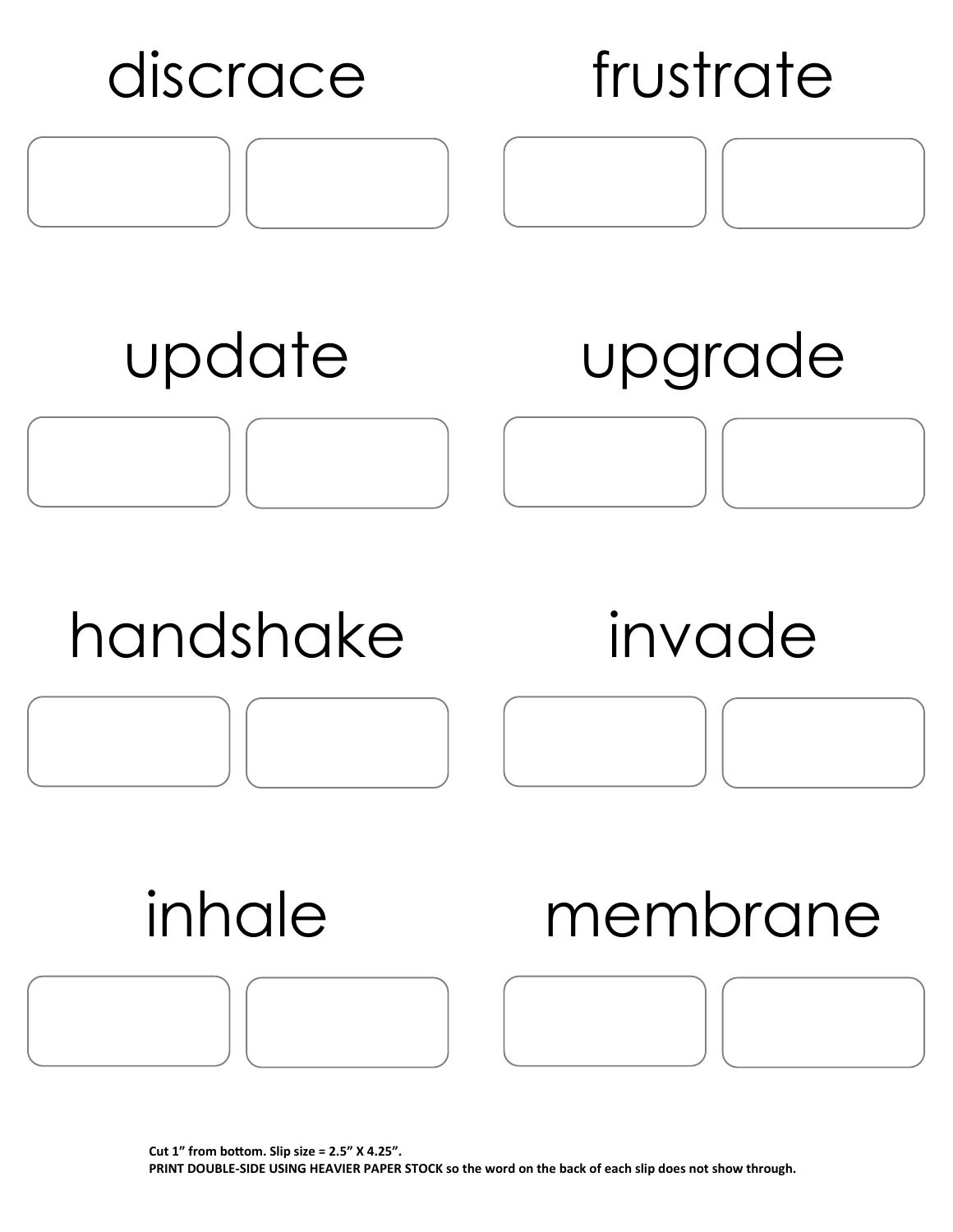![](_page_6_Picture_0.jpeg)

# upgrade update

# invade handshake

### membrane inhale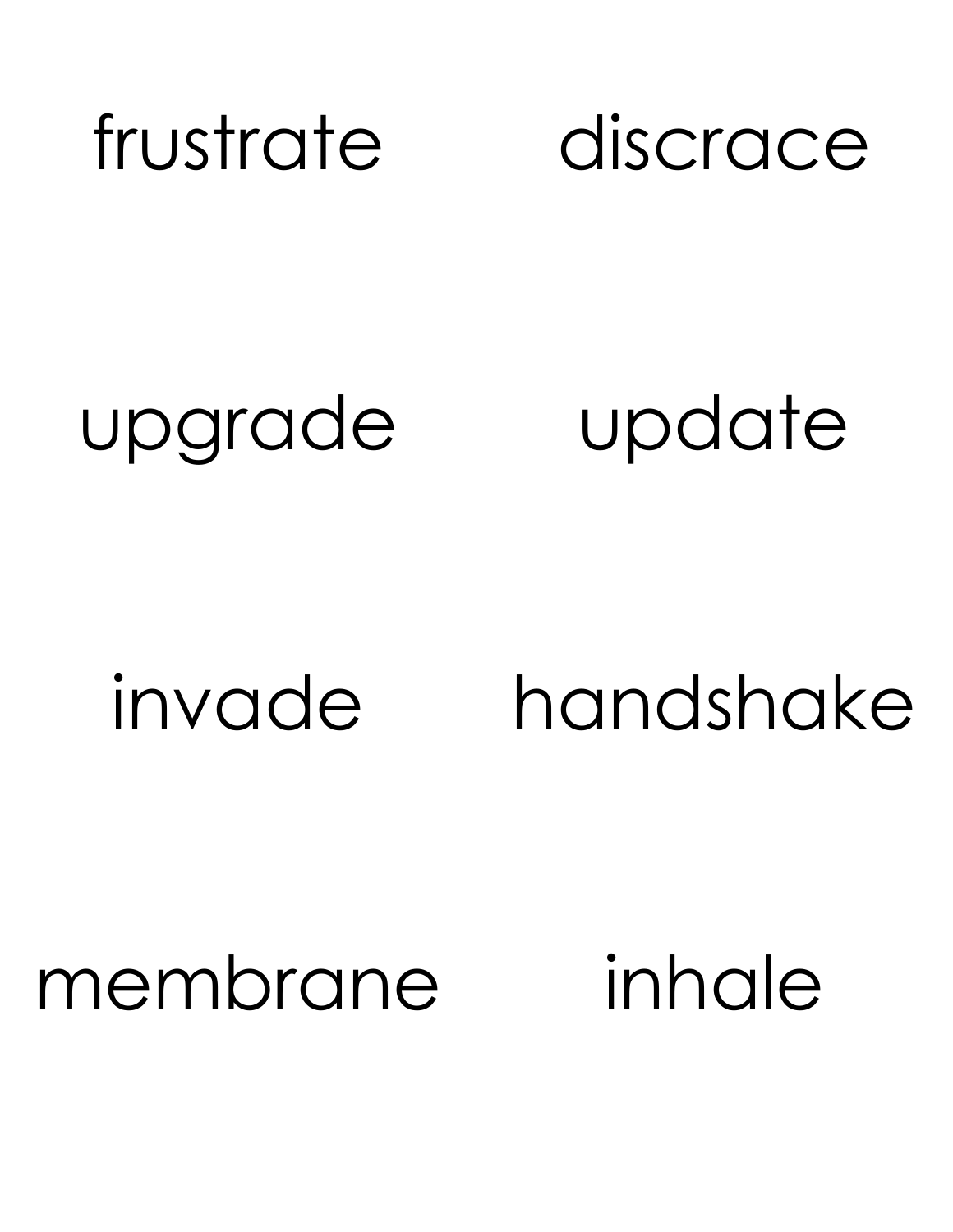![](_page_7_Figure_0.jpeg)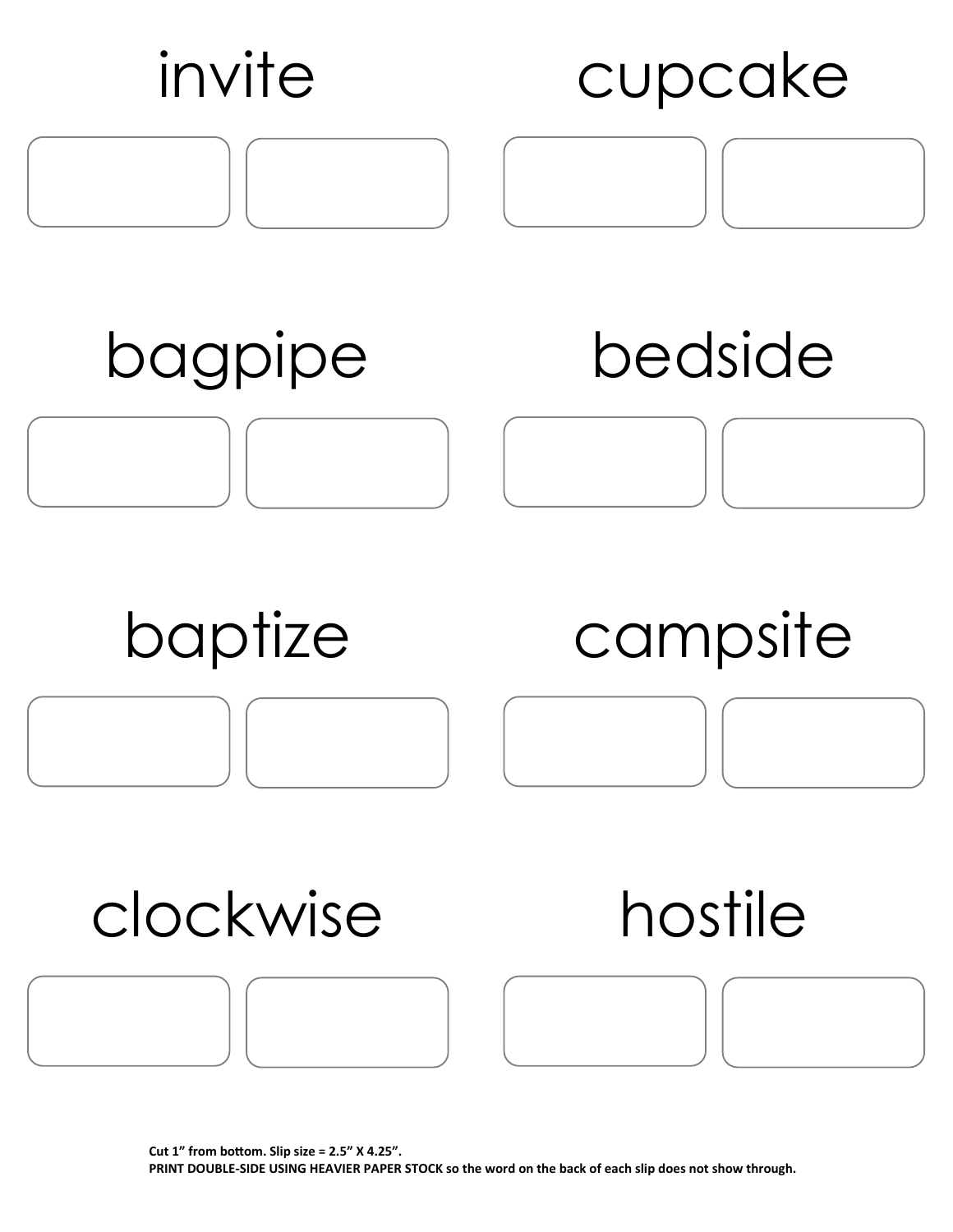![](_page_8_Picture_0.jpeg)

![](_page_8_Picture_1.jpeg)

# bedside bagpipe

# campsite baptize

hostile clockwise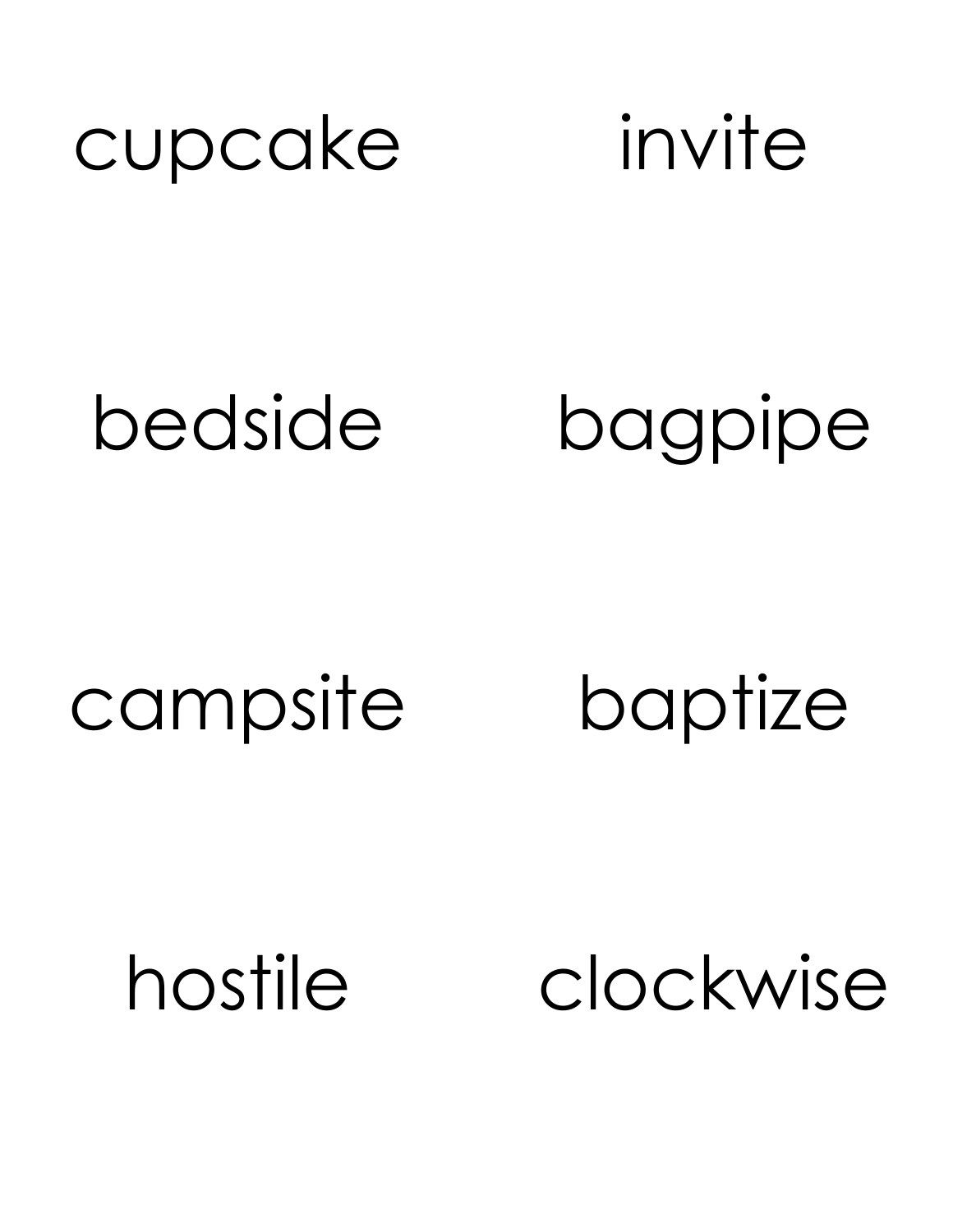![](_page_9_Figure_0.jpeg)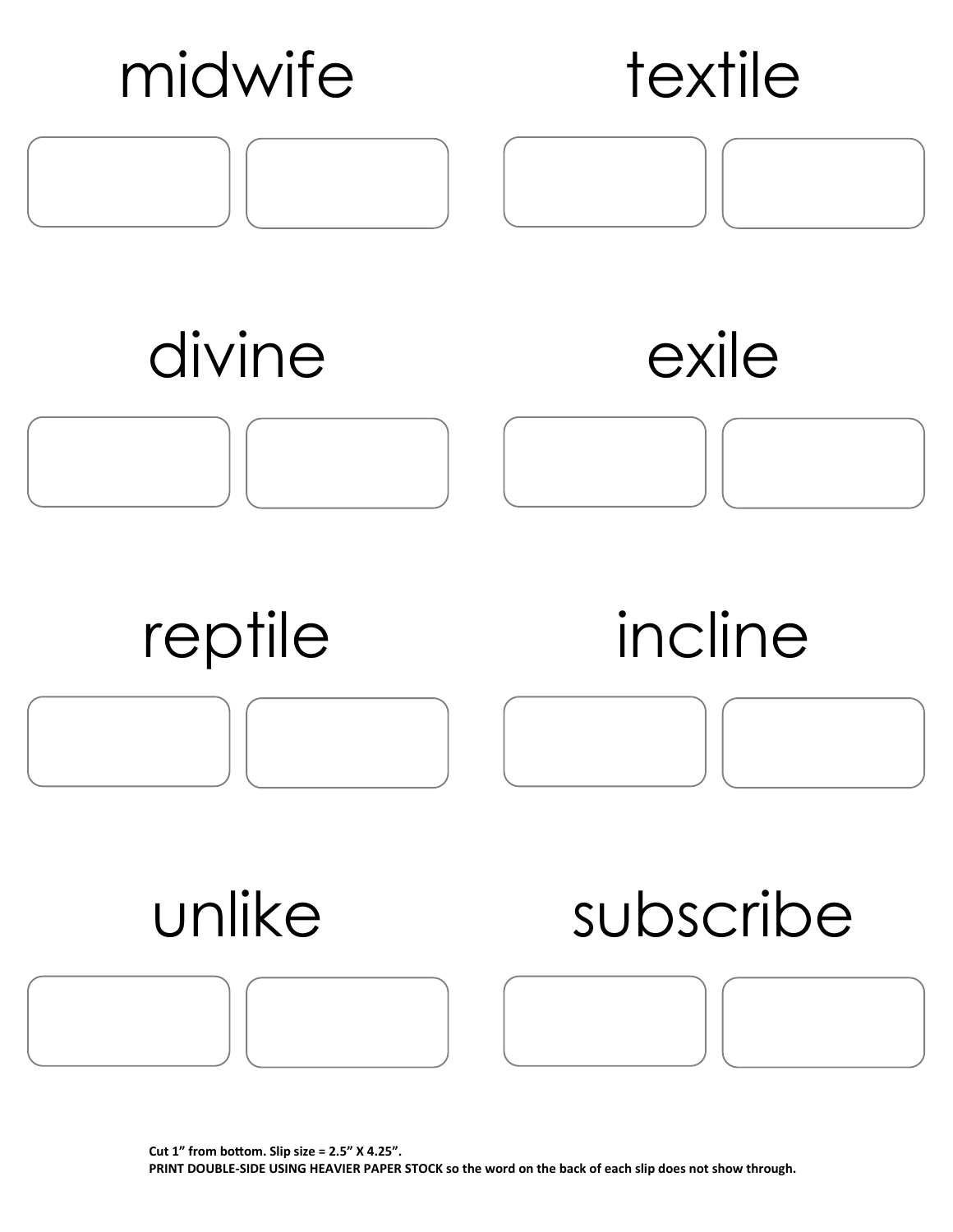![](_page_10_Picture_0.jpeg)

exile divine

# incline reptile

subscribe unlike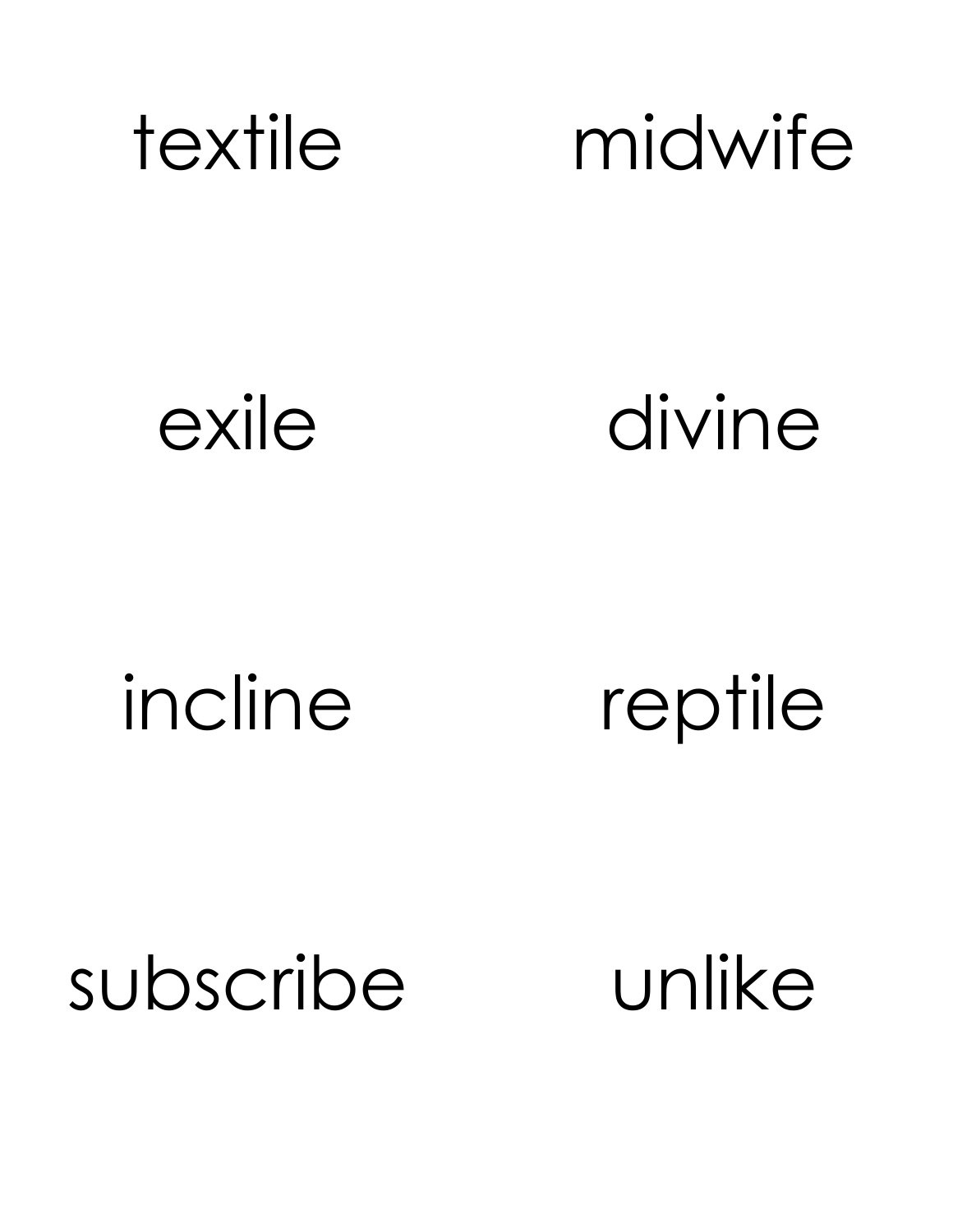![](_page_11_Figure_0.jpeg)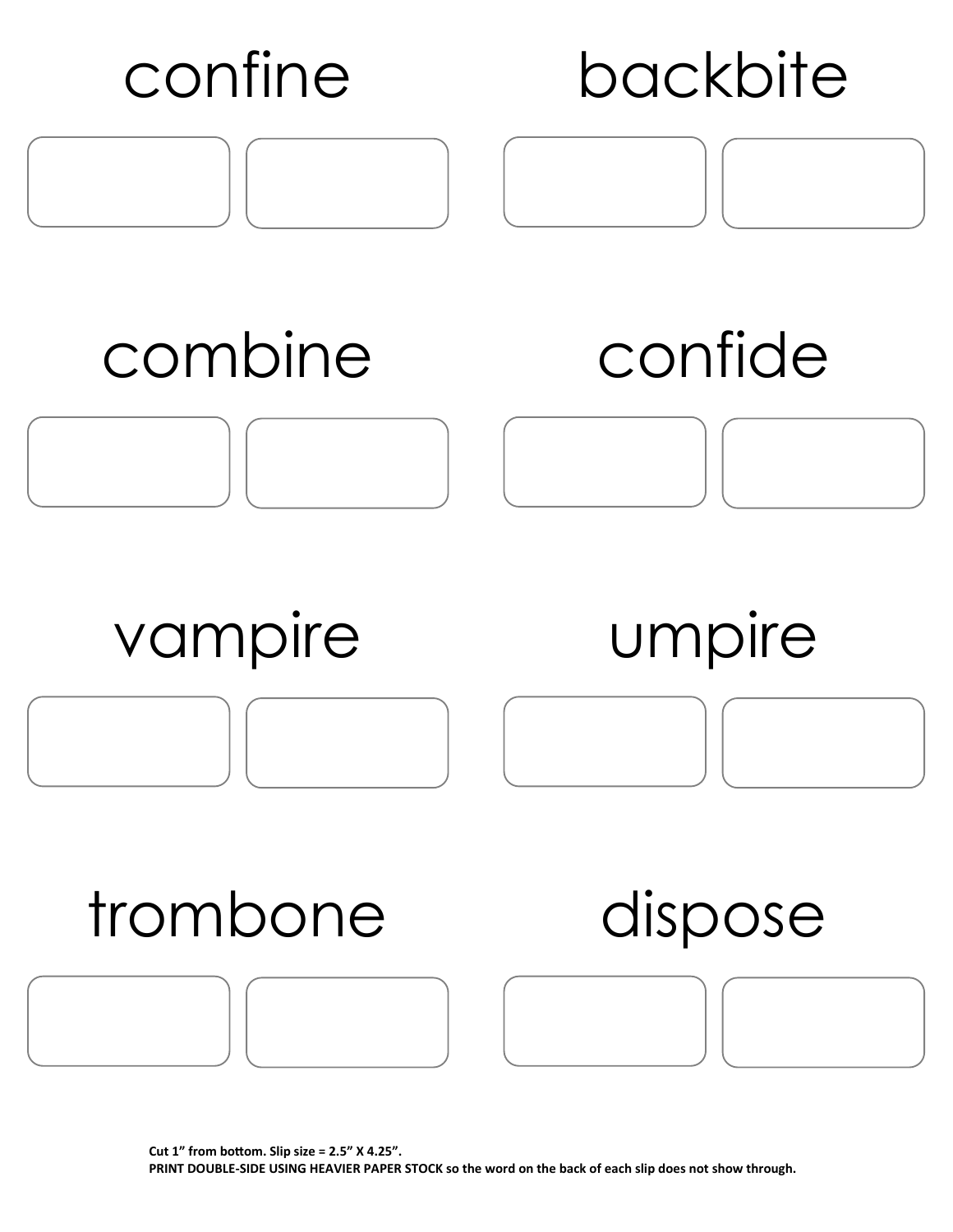# backbite confine

confide combine

umpire vampire

dispose trombone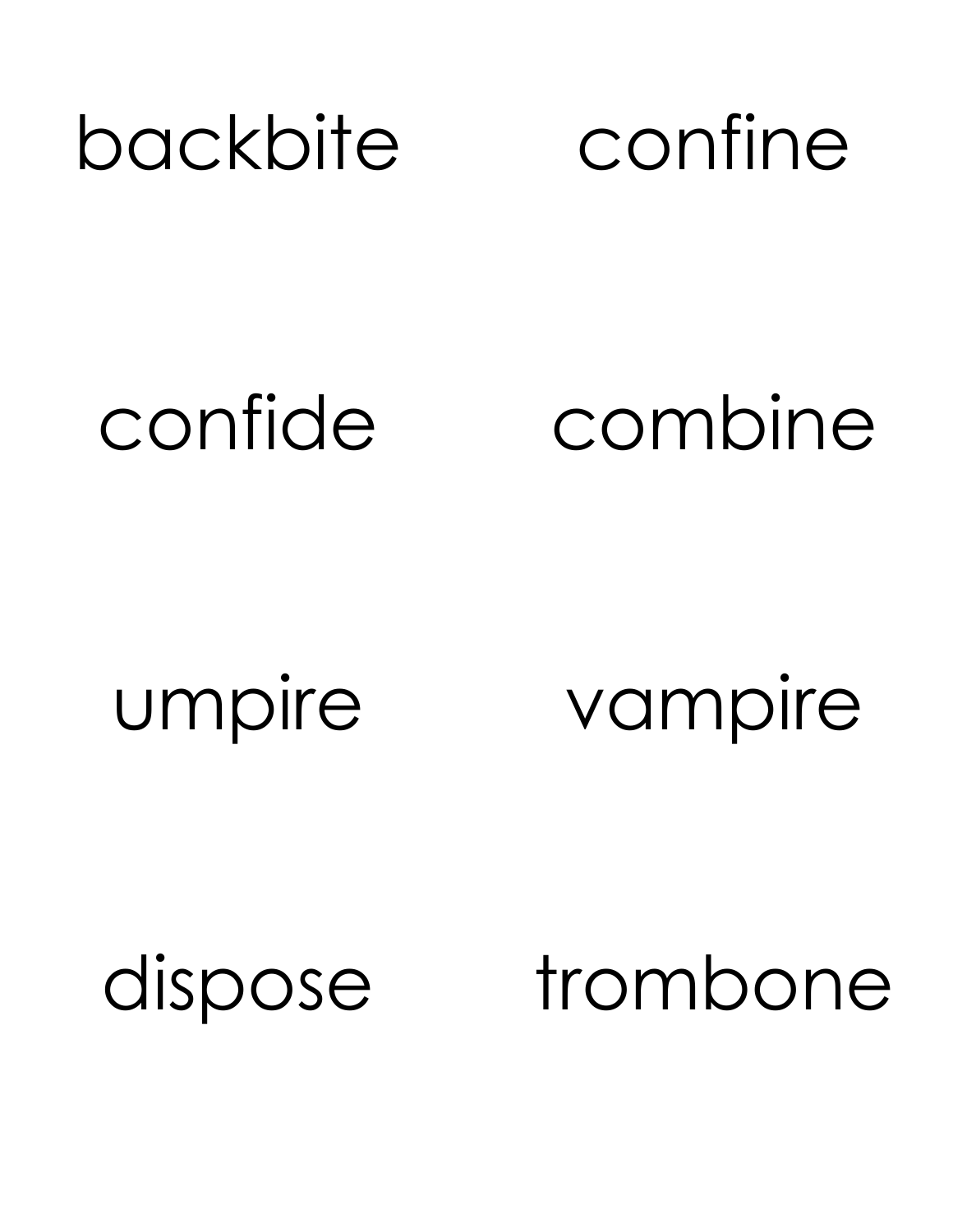![](_page_13_Figure_0.jpeg)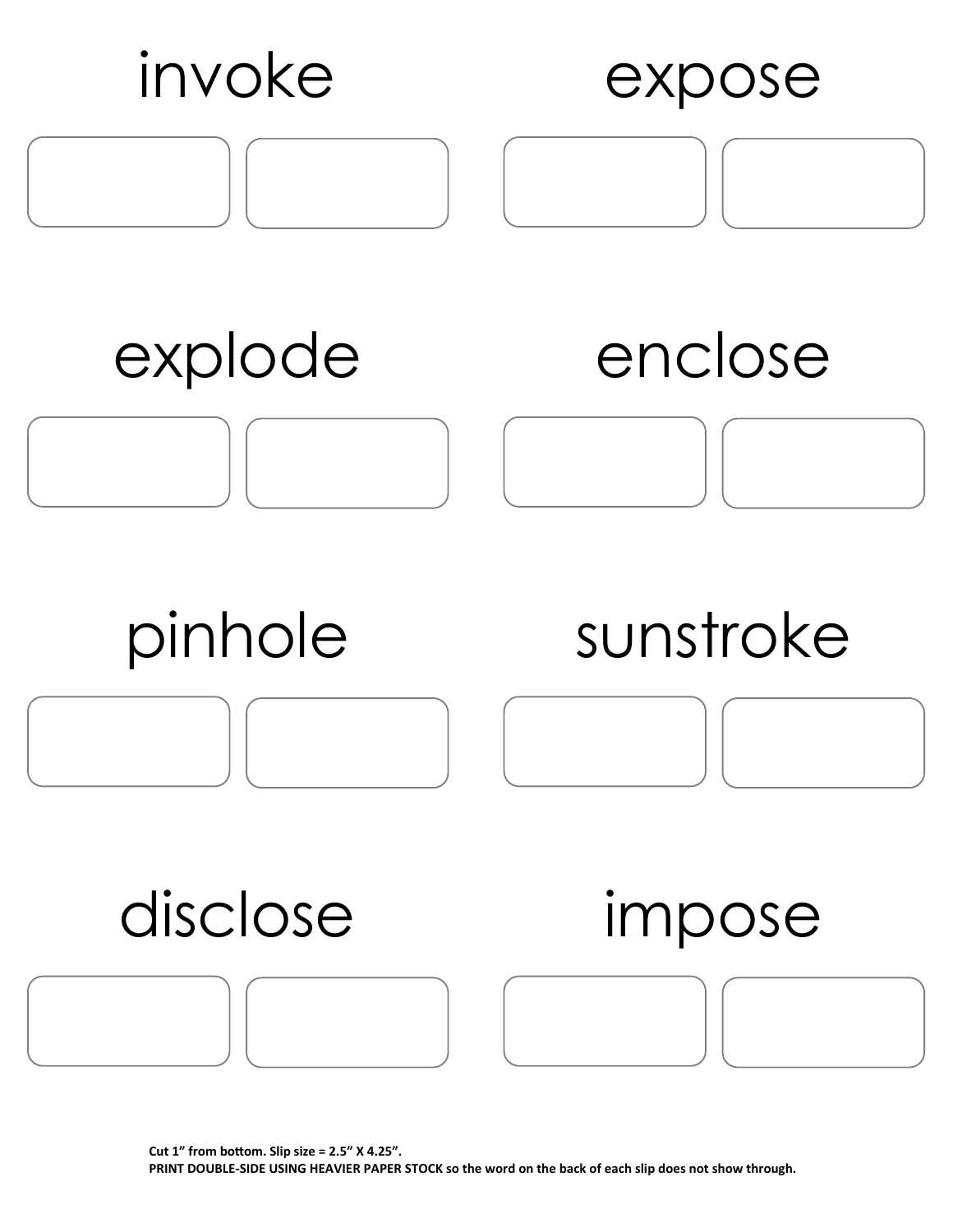![](_page_14_Picture_0.jpeg)

expose invoke

# enclose explode

# sunstroke pinhole

impose disclose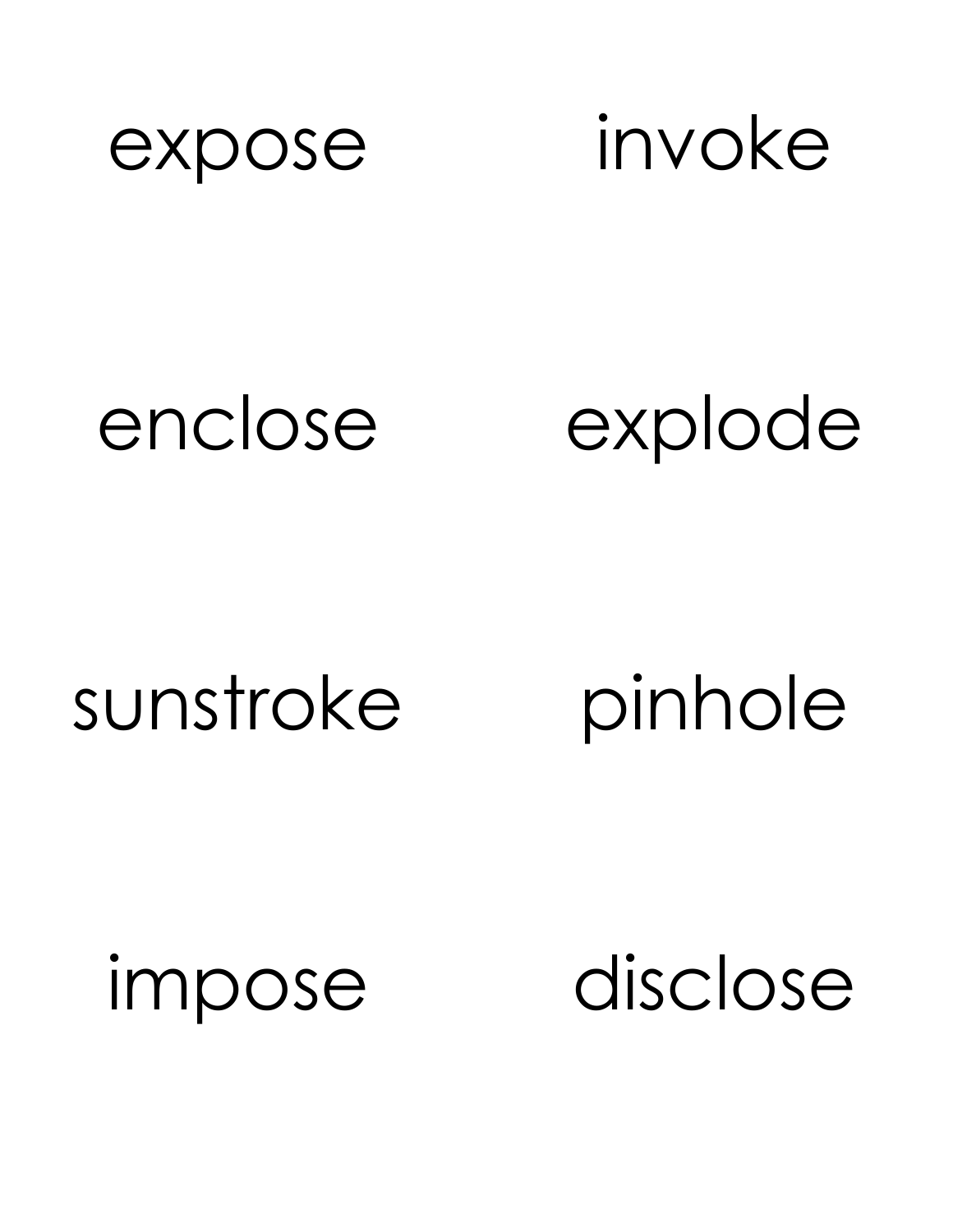![](_page_15_Figure_0.jpeg)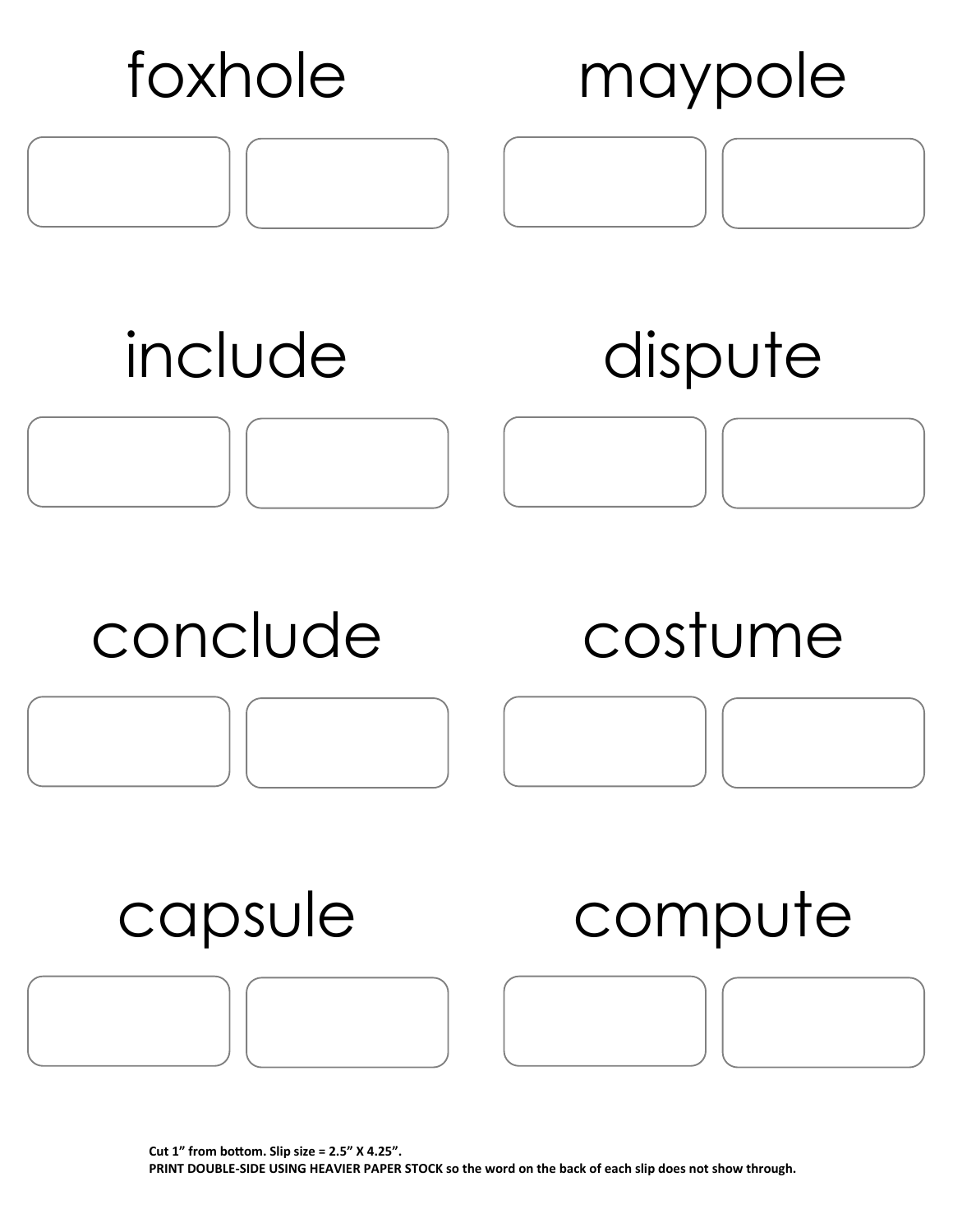![](_page_16_Picture_0.jpeg)

dispute include

costume conclude

compute capsule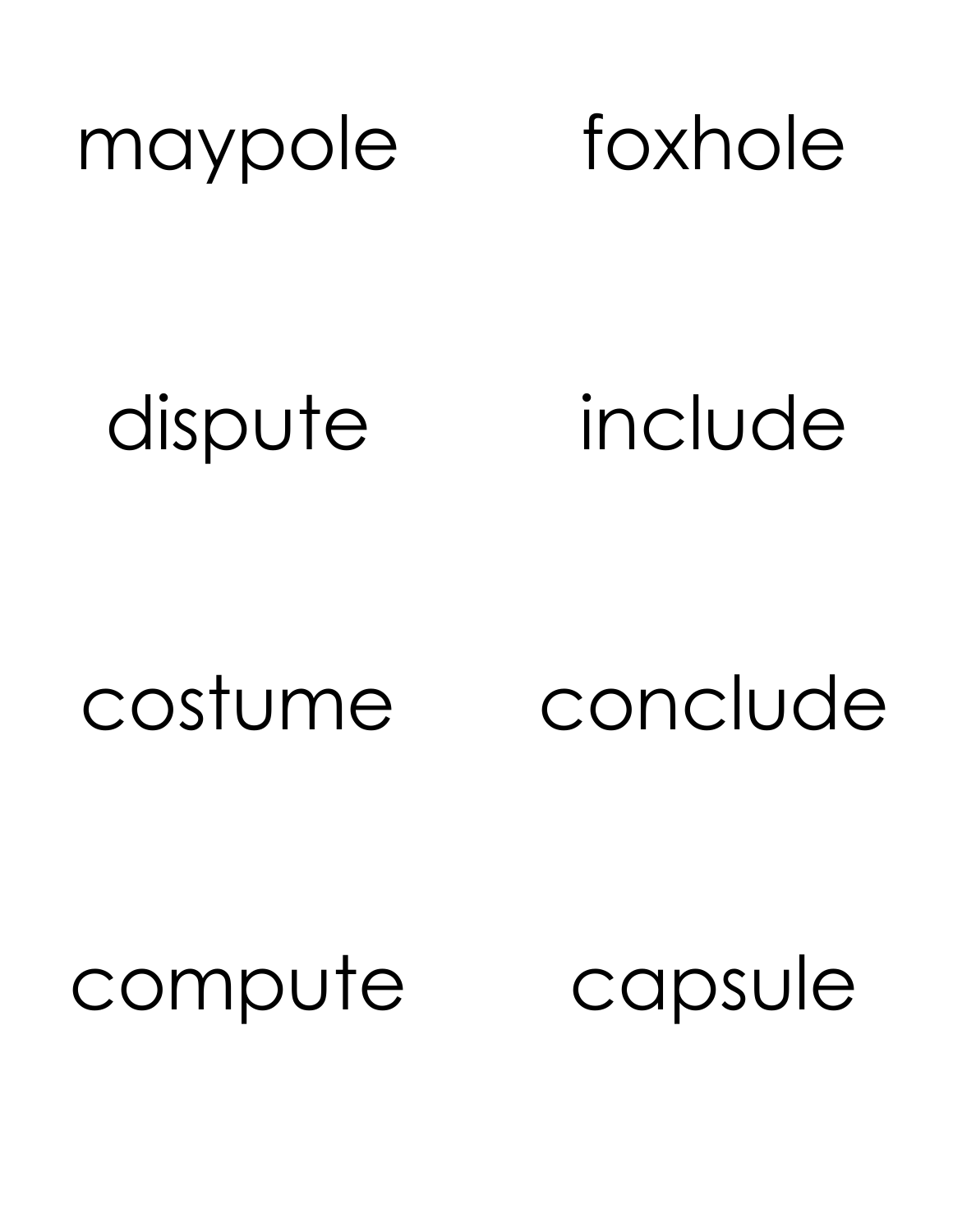![](_page_17_Figure_0.jpeg)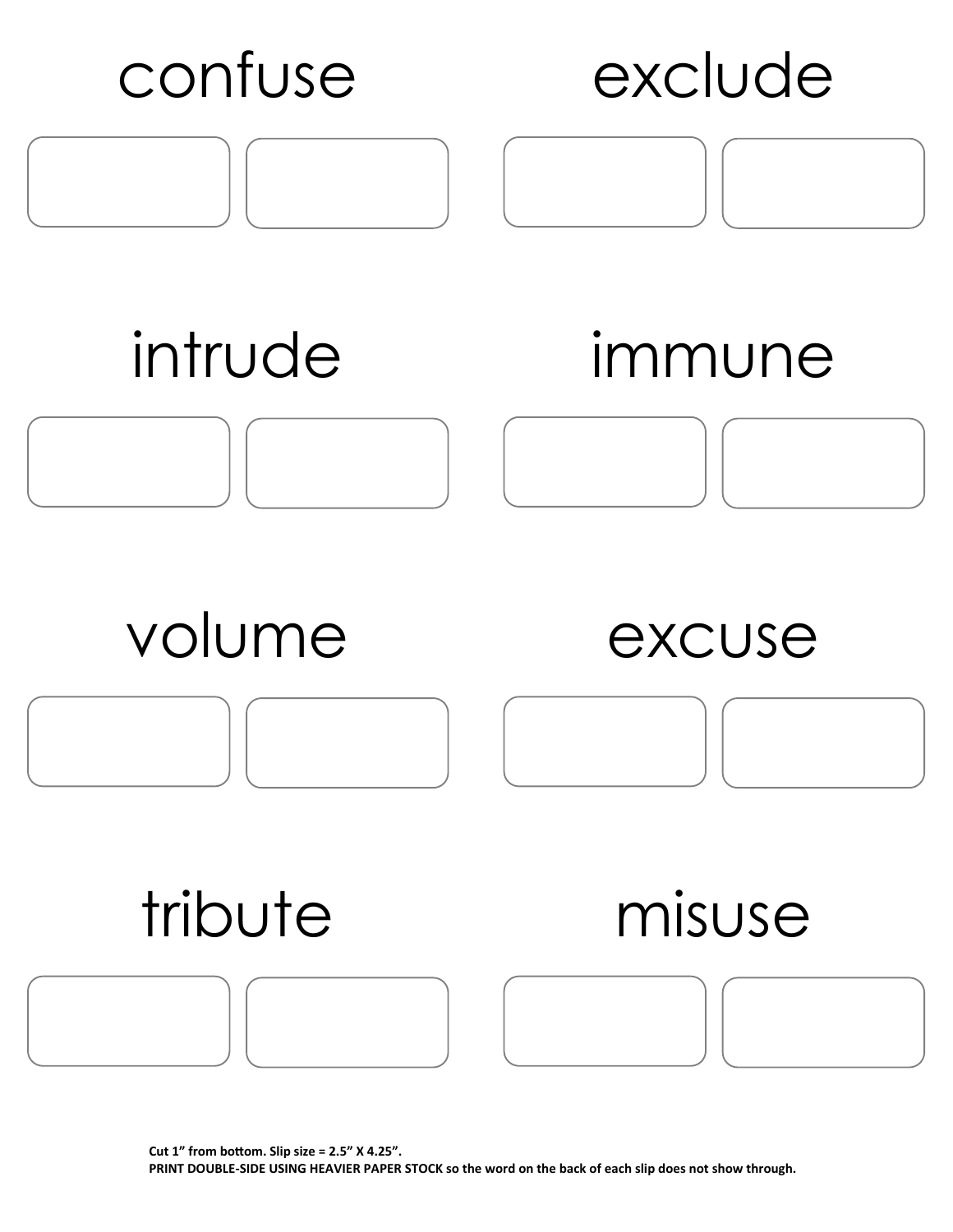![](_page_18_Picture_0.jpeg)

immune intrude

excuse volume

misuse tribute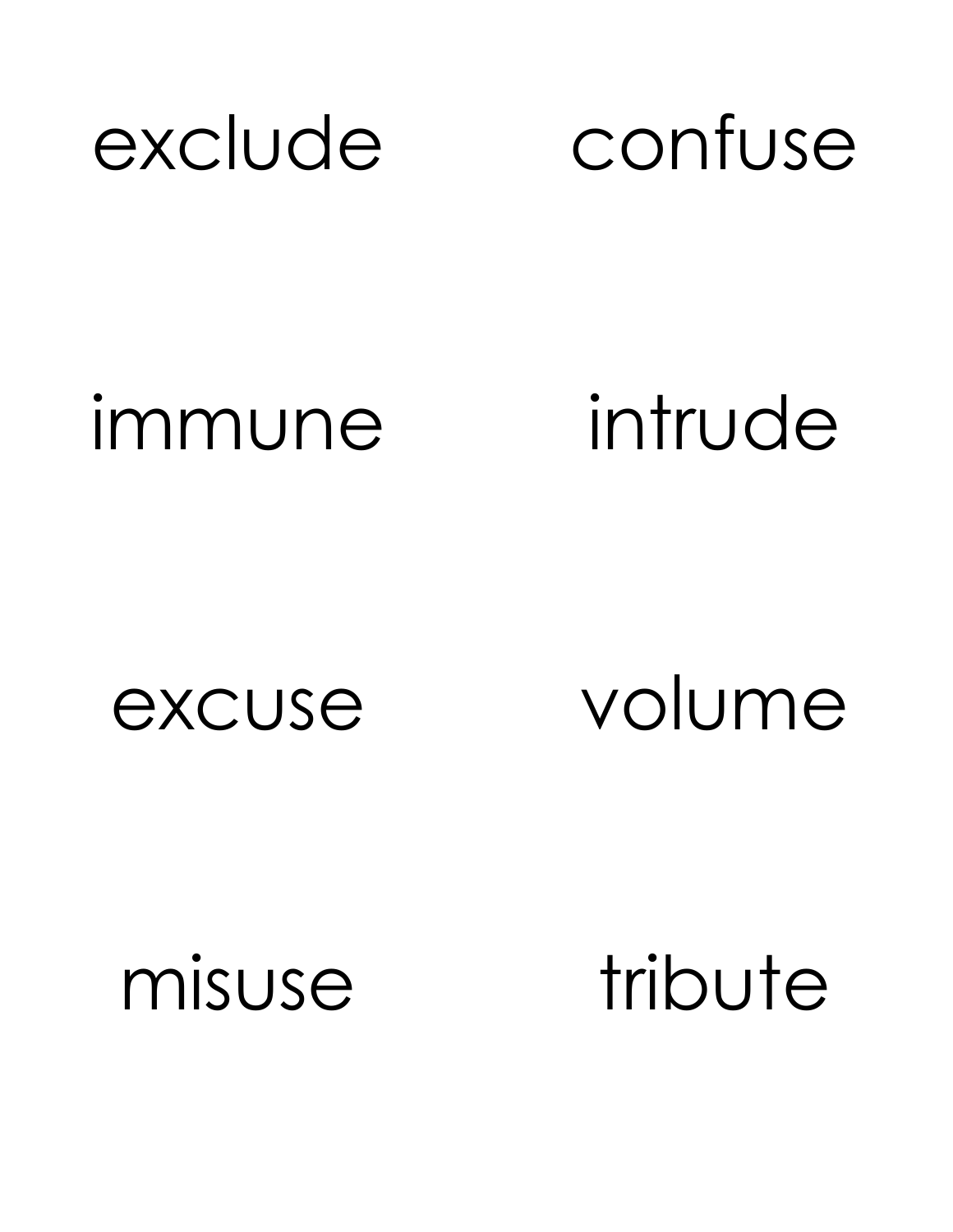![](_page_19_Figure_0.jpeg)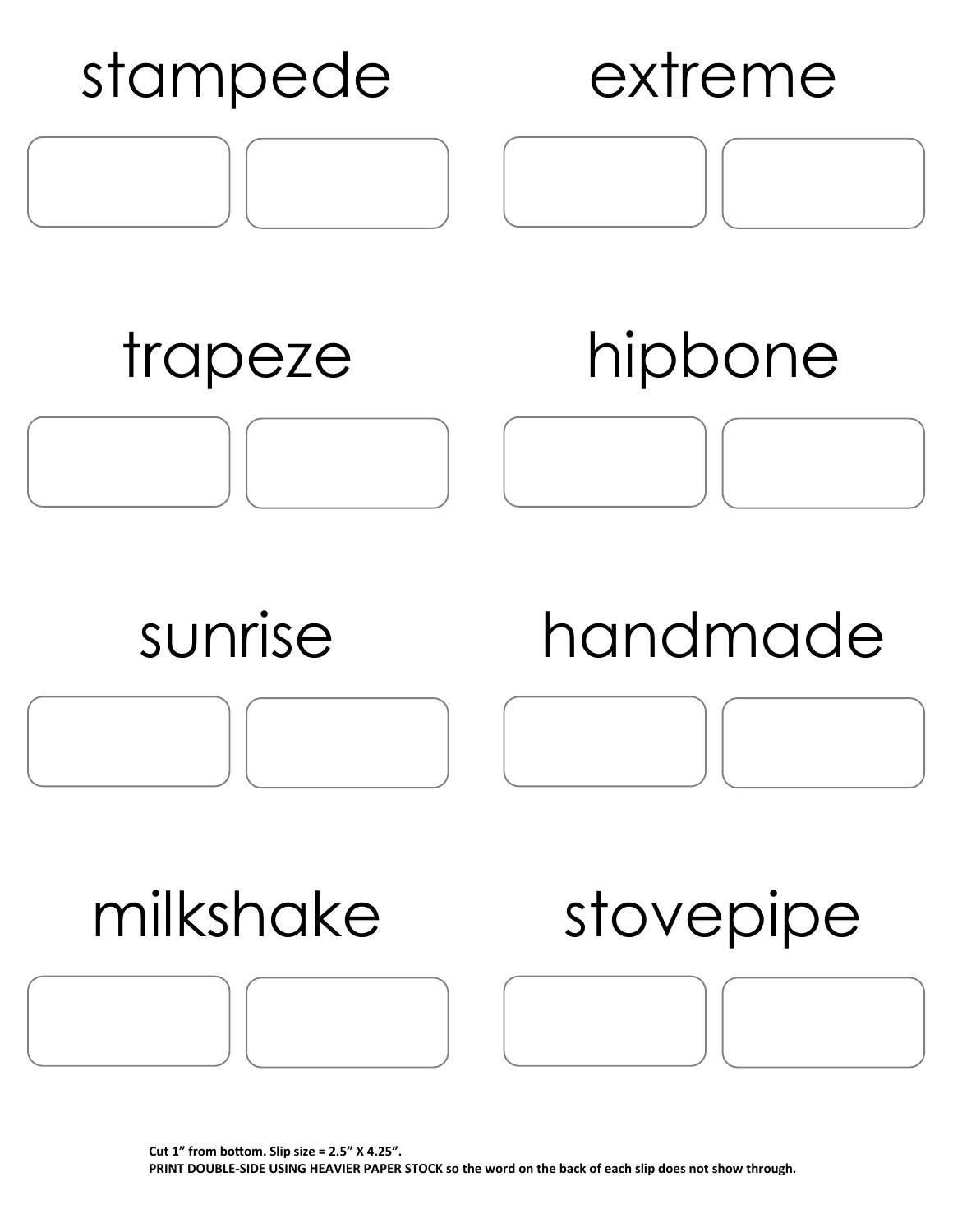![](_page_20_Picture_0.jpeg)

# hipbone trapeze

# handmade sunrise

# stovepipe milkshake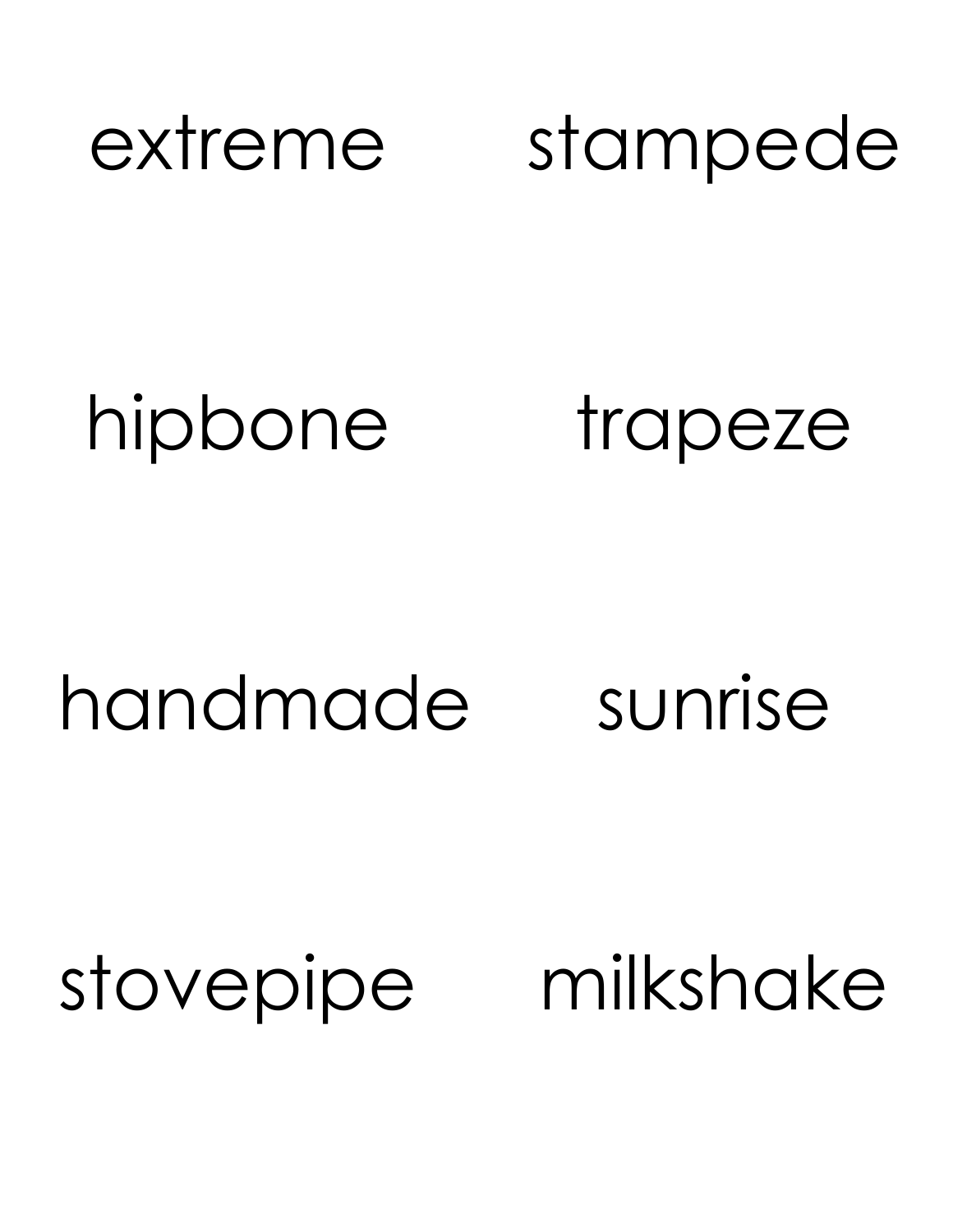![](_page_21_Figure_0.jpeg)